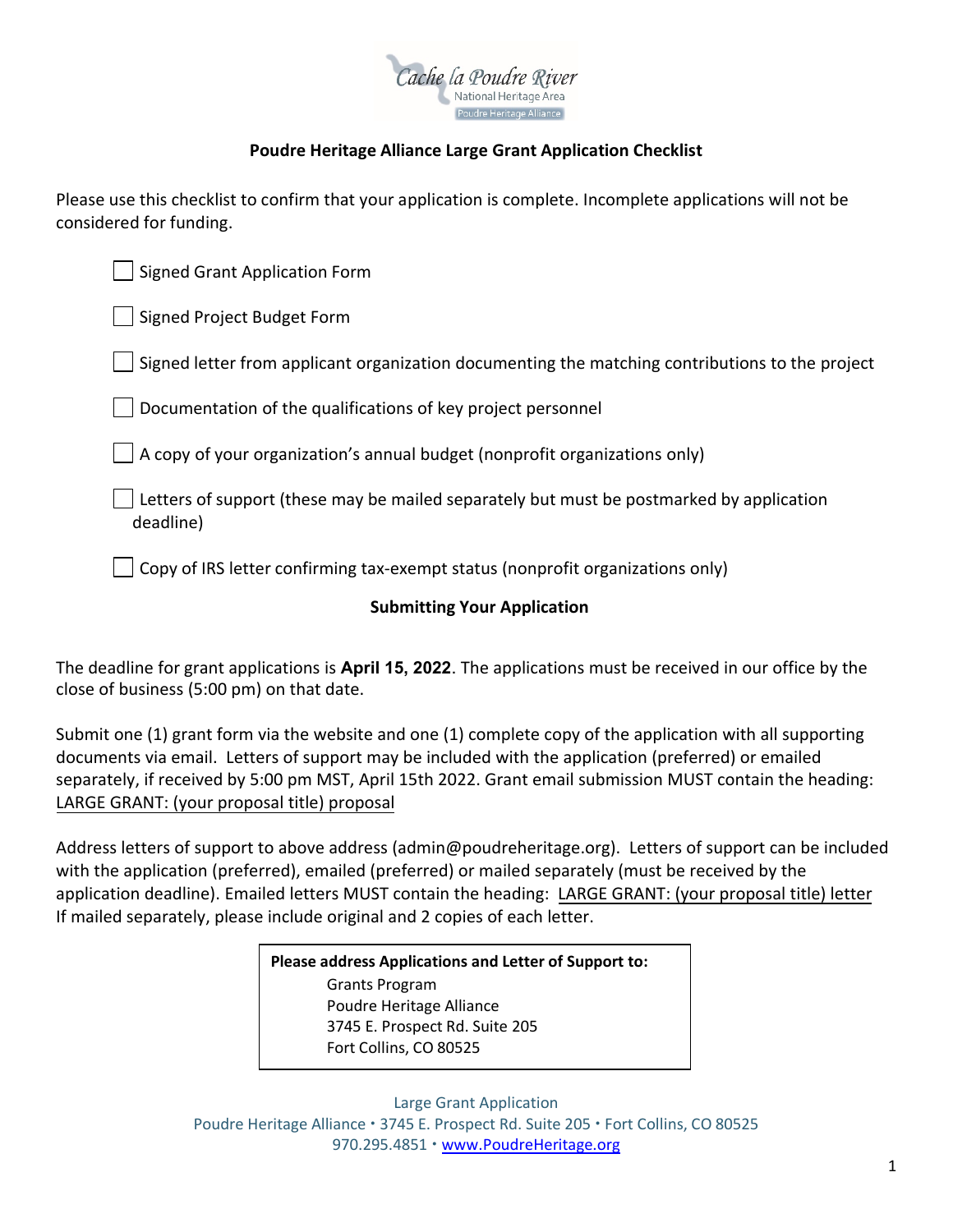

# **POUDRE HERITAGE ALLIANCE LARGE GRANT APPLICATION**

**Project Title:** 

**Project Location: (**Please list the county or counties where the project will take place)

**Type of Project:** *(Select only one (primary) category*

)Preservation Grant – Historic Buildings and Sites  $\bigcap$ Preservation Grant – Cultural Heritage  $\bullet$ 

)Preservation Grant – Farmland and Open Space  $\bigcap$ Interpretation Grant

)Development Grant – Marketing & Planning Assistance  $\bigcirc$ Development Grant – Marketing

**Type of Project:** *If applicable, please list secondary category*

**Project Theme(s):** (Please identify which interpretive theme your project addresses, can choose multiple themes.)

#### **Applicant Information**

Applicant: (Name of organization)

| 1.<br>2.<br>3.                                      | Secondary Partners Involved in Project (if any):                                   |                                       |                       |  |  |
|-----------------------------------------------------|------------------------------------------------------------------------------------|---------------------------------------|-----------------------|--|--|
| 4.                                                  |                                                                                    |                                       |                       |  |  |
| Applicant's Federal Employer Identification Number: |                                                                                    |                                       | PHA's EIN: 36-4507550 |  |  |
| Project Manager:                                    |                                                                                    | Title:                                |                       |  |  |
| <b>Mailing Address:</b>                             |                                                                                    |                                       |                       |  |  |
| City:                                               | State:                                                                             | Zip Code:                             |                       |  |  |
| Phone Number:                                       |                                                                                    | Fax Number:                           |                       |  |  |
| E-mail Address:                                     |                                                                                    |                                       |                       |  |  |
|                                                     |                                                                                    | Large Grant Application               |                       |  |  |
|                                                     | Poudre Heritage Alliance · 3745 E. Prospect Rd. Suite 205 · Fort Collins, CO 80525 |                                       |                       |  |  |
|                                                     |                                                                                    | 970.295.4851 • www.PoudreHeritage.org |                       |  |  |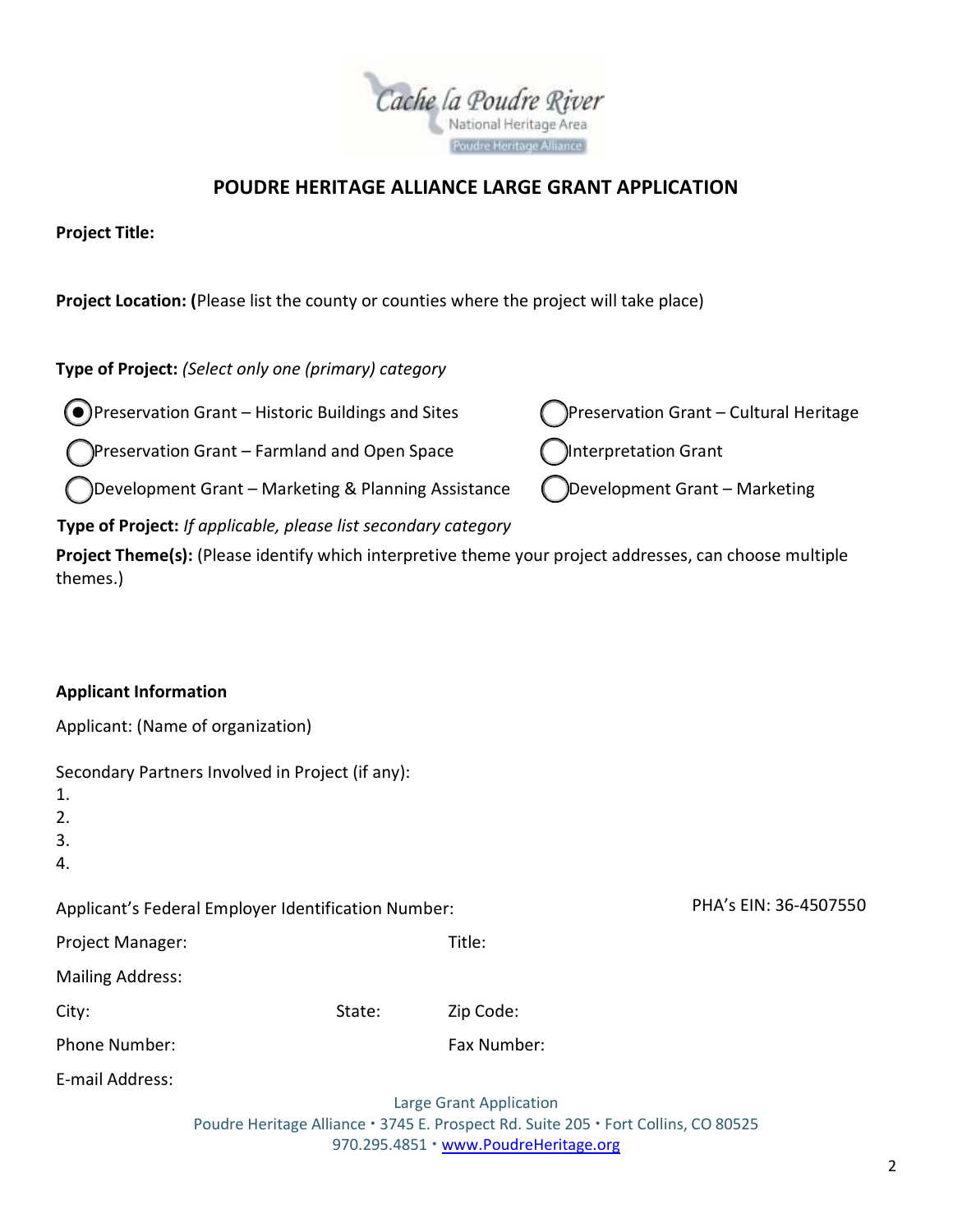#### **Project Cost Summary**

| \$. | Amount Requested from Cache la Poudre National Heritage Area |
|-----|--------------------------------------------------------------|
| \$. | Amount of Matching Contributions (cash and/or in-kind)       |
| Ś.  | Total Project Costs (CALA Request + Matching Contributions)  |

**If your project is included in local/regional plans, please list the applicable plans.**

**How many months will the project take to complete?** *(The maximum grant period is 12 months.)*

**Proposed start date:**

#### **Statement of Assurances**

This application must be signed by two (2) authorized officials of the applicant organization.

The information provided in this application is correct and complete. By signing below, we affirm that we are authorized representatives and have authority to act on behalf of the organization applying for this Cache la Poudre River National Heritage Area Partnership grant.

|                      | Date:                                                                            |
|----------------------|----------------------------------------------------------------------------------|
| <b>Printed Name:</b> |                                                                                  |
| Title:               |                                                                                  |
|                      |                                                                                  |
|                      | Date: ______________                                                             |
| <b>Printed Name:</b> |                                                                                  |
| Title:               |                                                                                  |
|                      | <b>Large Grant Application</b>                                                   |
|                      | Doudre Heritage Alliance: 2745 E. Drospect Rd. Suite 205 . Fort Collins CO 80525 |

Poudre Heritage Alliance 3745 E. Prospect Rd. Suite 205 Fort Collins, CO 80525 970.295.4851 · [www.PoudreHeritage.org](http://www.poudreheritage.org/)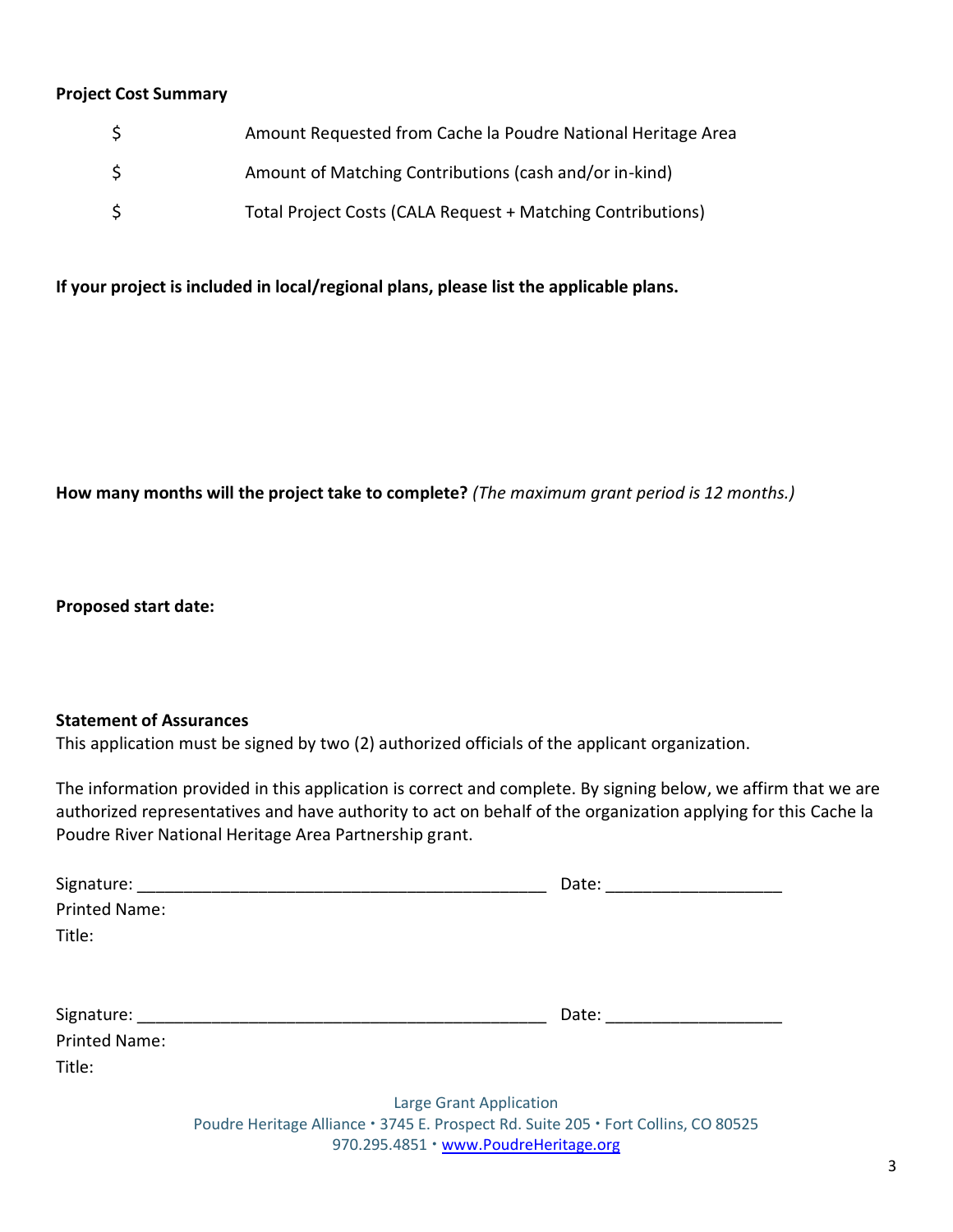### **Project Profile**

**1) Brief description of the project:** *(250 words or less)*

**2) How does the project further the vision of the Cache la Poudre River National Heritage Area and enhance the mission of the Poudre Heritage Alliance?** *(100 words or less)*

*Mission Statement: The Poudre Heritage Alliance serves the Cache la Poudre River National Heritage Area, providing current and future generations the opportunity to understand and celebrate the area by careful planning and facilitation of educational programs and related amenities in collaboration with residents, private sector, and government entities.*

*Vision Statement: The Cache la Poudre River National Heritage Area is a renowned attraction that combines opportunities for education on the central theme of Western water law with a healthy natural environment of abundant wildlife and breathtaking scenery, all supported by premiere facilities, including trails, visitor centers, and interpretive exhibits.*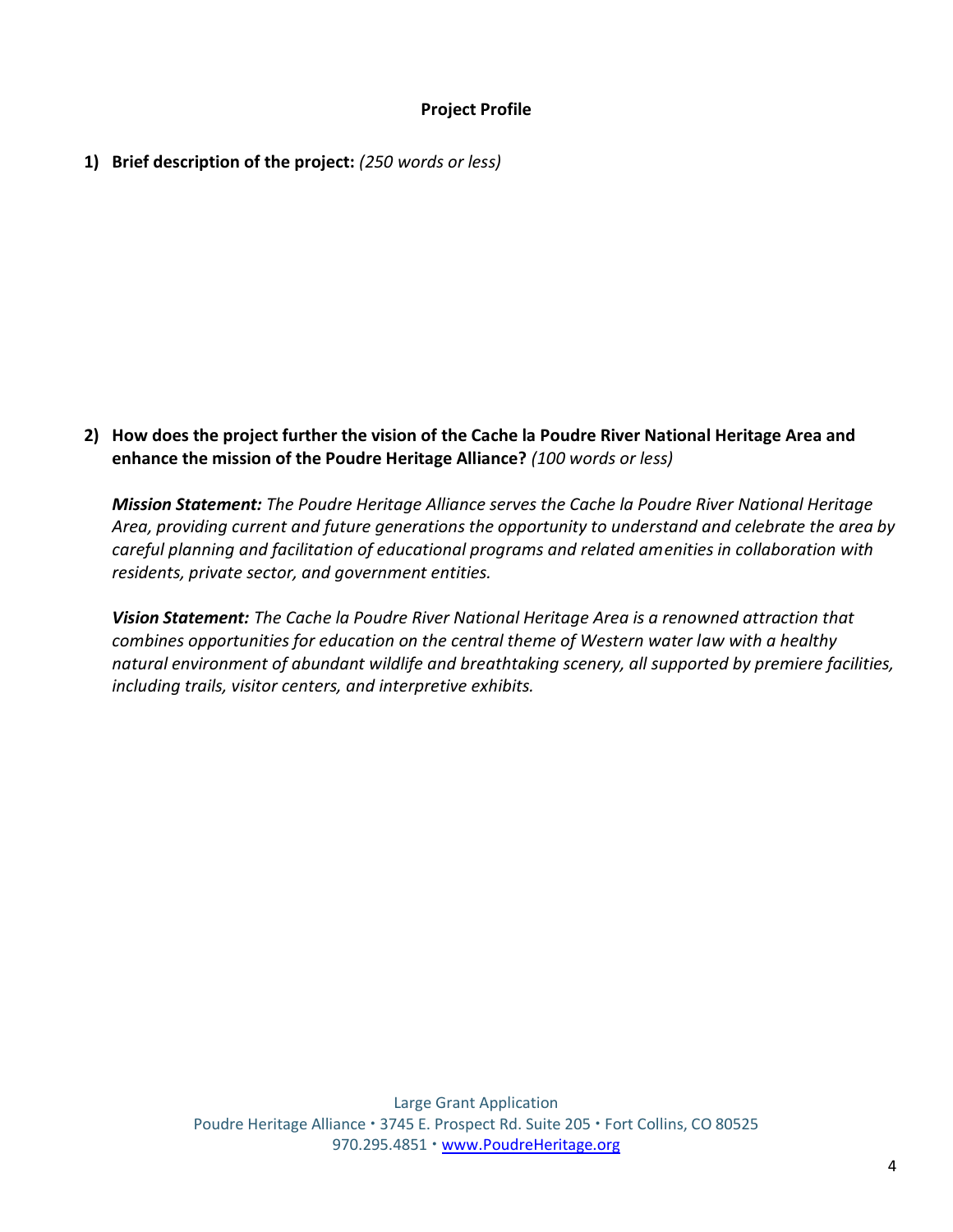### **3) Deliverables**

- **a. Please list anticipated project deliverables goals specific to your grant.**
	- $\bullet$  1)
	- $\bullet$  2)
	- $\bullet$  3)
	- $\bullet$  4)
	- $\bullet$  5)
- **b. Please list how you will publicize the project, involve the PHA Board and/or acknowledge the support of the Cache la Poudre River National Heritage Area – Poudre Heritage Alliance. Copies of media outreach/press releases should be sent to PHA at time of public acknowledgement. Thank you letters to local governments and other partners may be appropriate depending on type of grant.**
	- 1) Minimum of three media outreach/press releases acknowledging CALA (social media posts-Facebook, Twitter, Instagram, etc. qualify)
	- 2) Thank you letters to federal legislators (templates provided)
	- $\bullet$  3)
	- $\bullet$  4)
	- $\bullet$  5)
	- $\bullet$  6)
	- $-7)$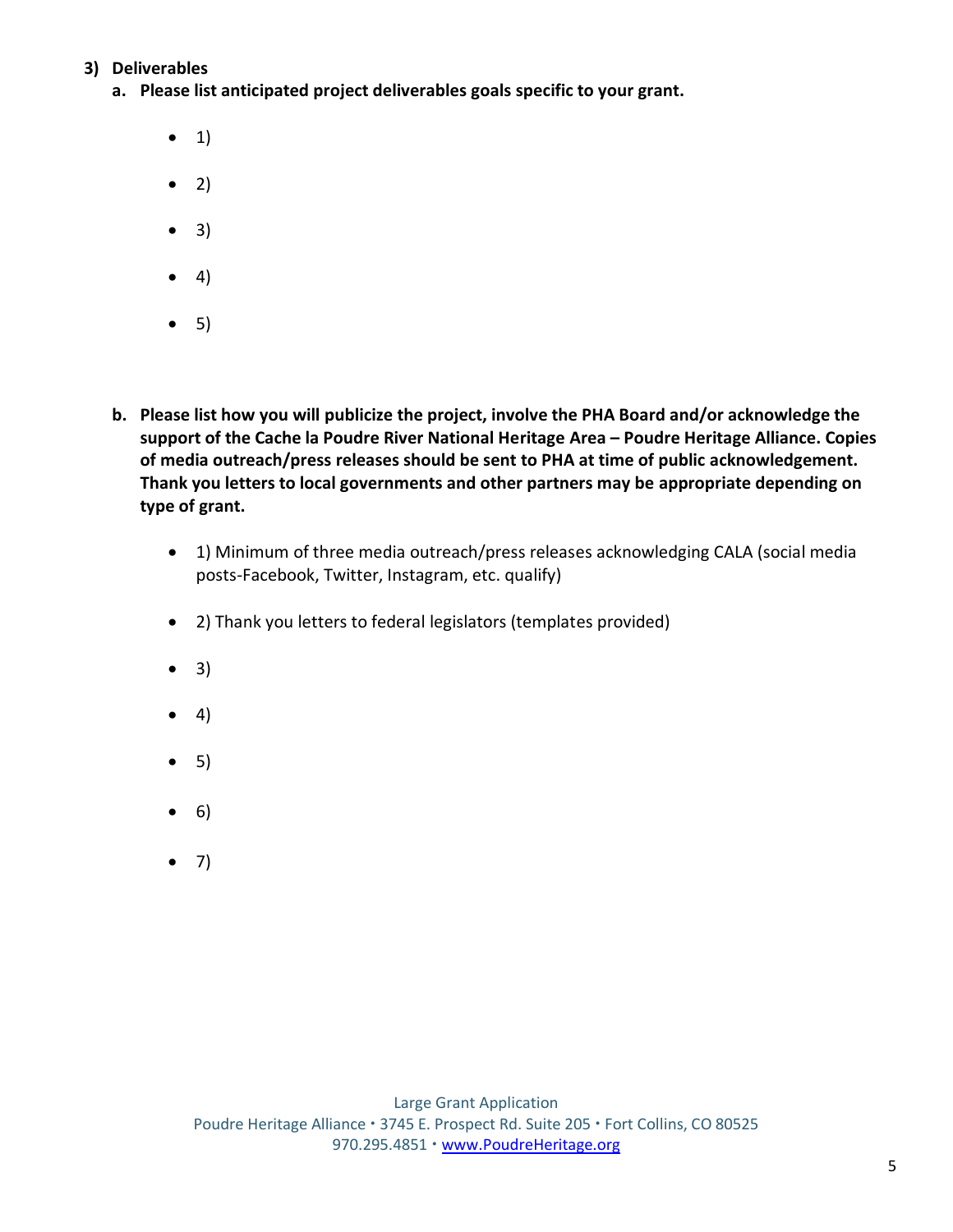### **4) Significance of heritage resource**

- **a. Provide a detailed description of your project. Please be sure to include the following in your description:** *(500 words maximum)*
	- 1) Need for the project
	- 2) Goals for the project
	- 3) How CALA themes are addressed by the project

- **b. If you are applying for a Preservation Grant for a Historic Building and/or Site:** *(250 words maximum)*
	- **i. Under what name or title is the building, structure or site to be rehabilitated, renovated, or restored as listed on the National Register of Historic Places? (Please note if site is listed on any local or state registers also.)**
	- **ii. If the building, structure or site is not listed, explain when/how you will apply for listing on the Register.**

- **c. If you are applying for a Development Grant for Marketing or Interpretative Grant:** *(250 words maximum)*
	- **i. Provide evidence that the attraction(s) and/or event(s) to be marketed are of interest to the public and are ready to receive visitors.**
	- **ii. If your proposed project is part of a larger marketing effort for the site or resource, please explain the connection.**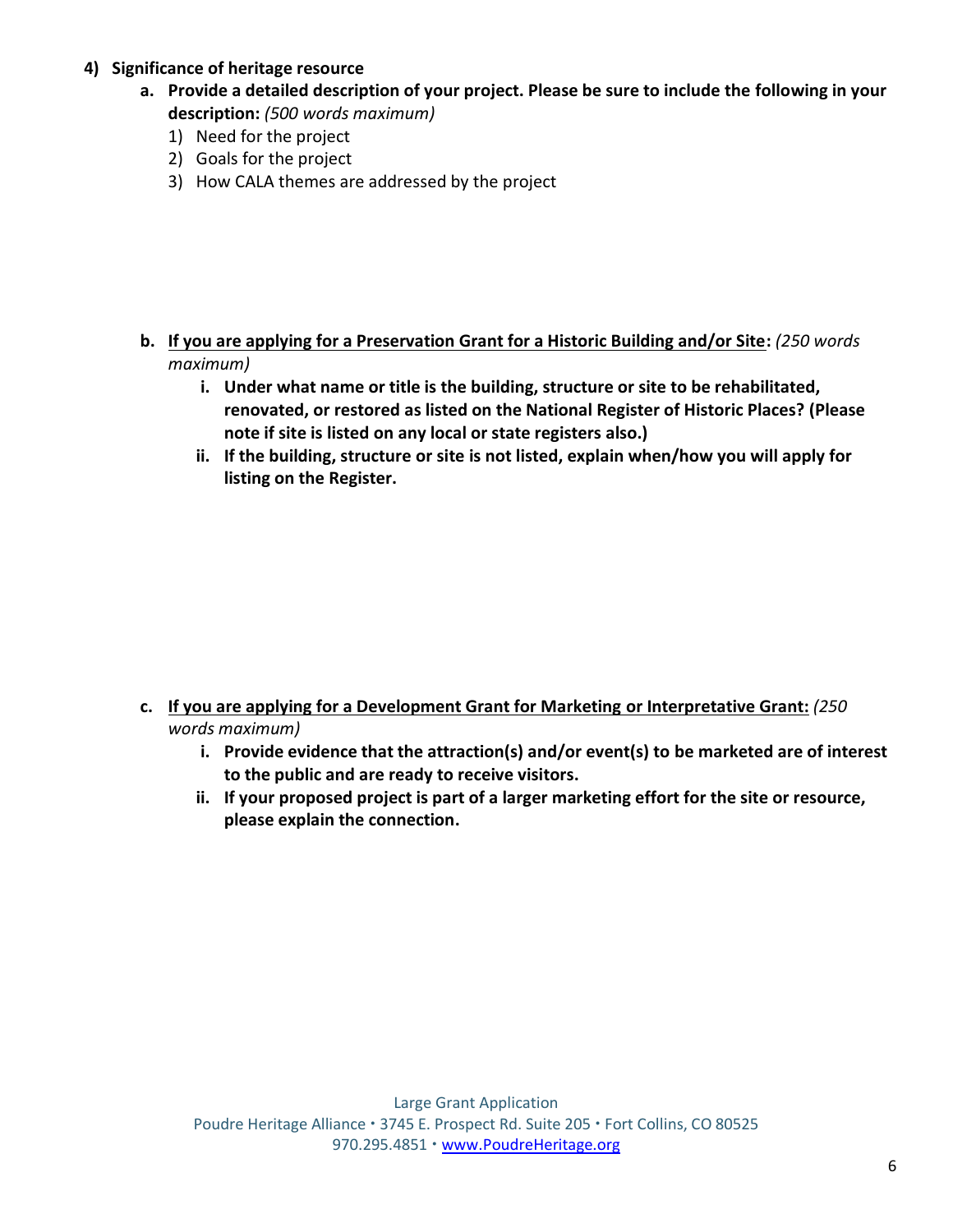- **5) Geographic Scope of Project** *(250 words maximum)*
	- **a. If the project will have a regional impact, please describe that impact and how you determined the expected impact.**

- **6) Public Benefit** *(250 words maximum)*
	- **a. How will the project benefit the public? Please describe the expected economic, social, community, and quality of life impacts of the project. Will the project create jobs?**
	- **b. If appropriate, please describe how the project will positively impact underserved populations, thereby creating equity and inclusiveness.**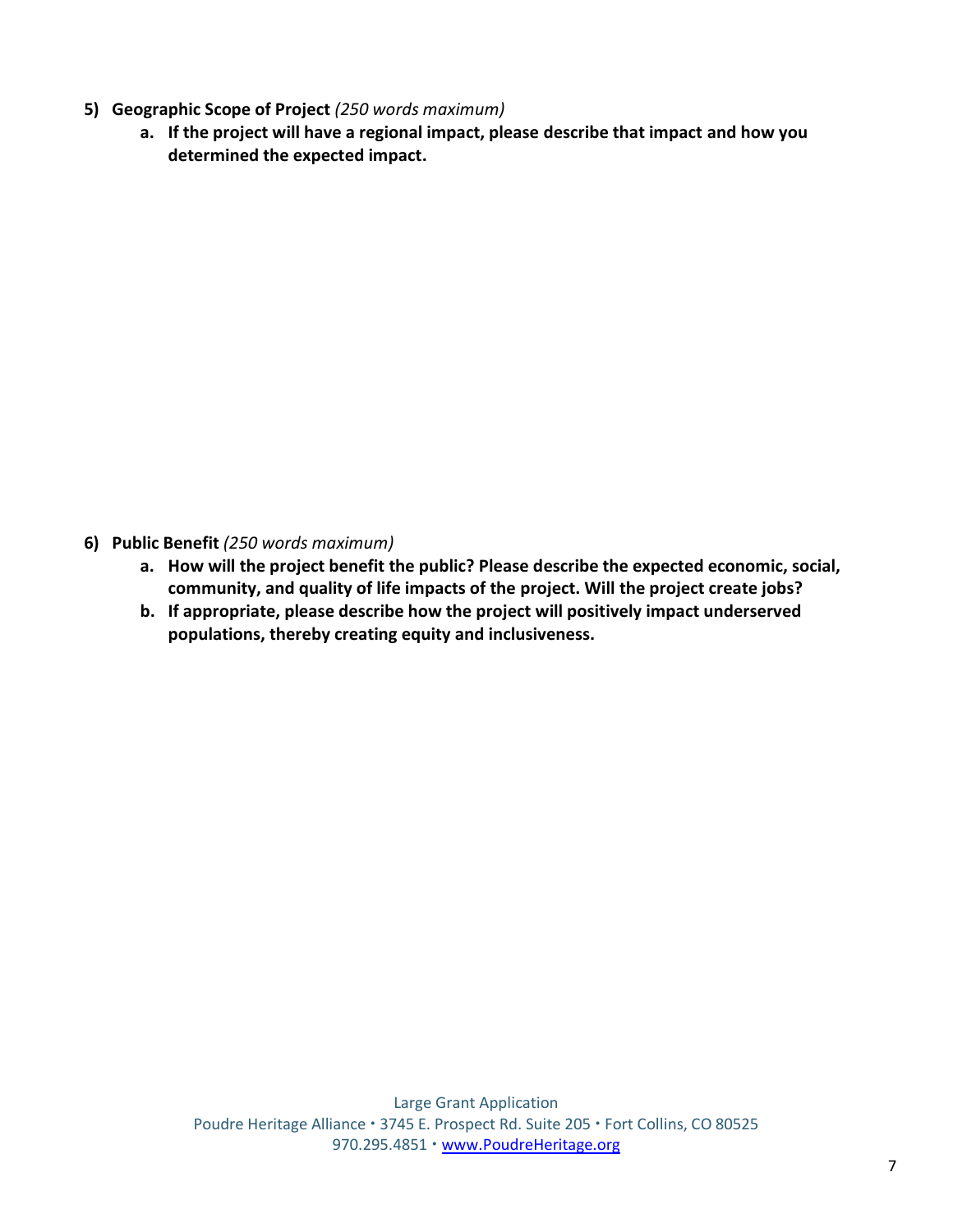### **7) Partnerships** *(250 words maximum)*

**a. Please explain briefly the role and contribution of each listed partner involved in the project. How will these collaborations enhance the project? PHA grants require that grantees notify all partners of PHA's involvement in project via letter/email.**

| <b>PARTNER NAME</b> | PROJECTS DUTIES/INVOLVEMENT LEVEL |
|---------------------|-----------------------------------|
|                     |                                   |
|                     |                                   |
|                     |                                   |
|                     |                                   |
|                     |                                   |
|                     |                                   |
|                     |                                   |
|                     |                                   |
|                     |                                   |
|                     |                                   |
|                     |                                   |
|                     |                                   |

- **8) Project Management and Quality**
	- **a. Please describe your management and staffing plan for the project. If you are seeking funds for project administration, explain how those funds will be used.**
	- **b. Will any work be contracted out? How will you select the contractor(s)?**
	- **c. Please provide evidence of sufficient management and financial ability to complete the project.** (For example, list other grant projects completed by your organization).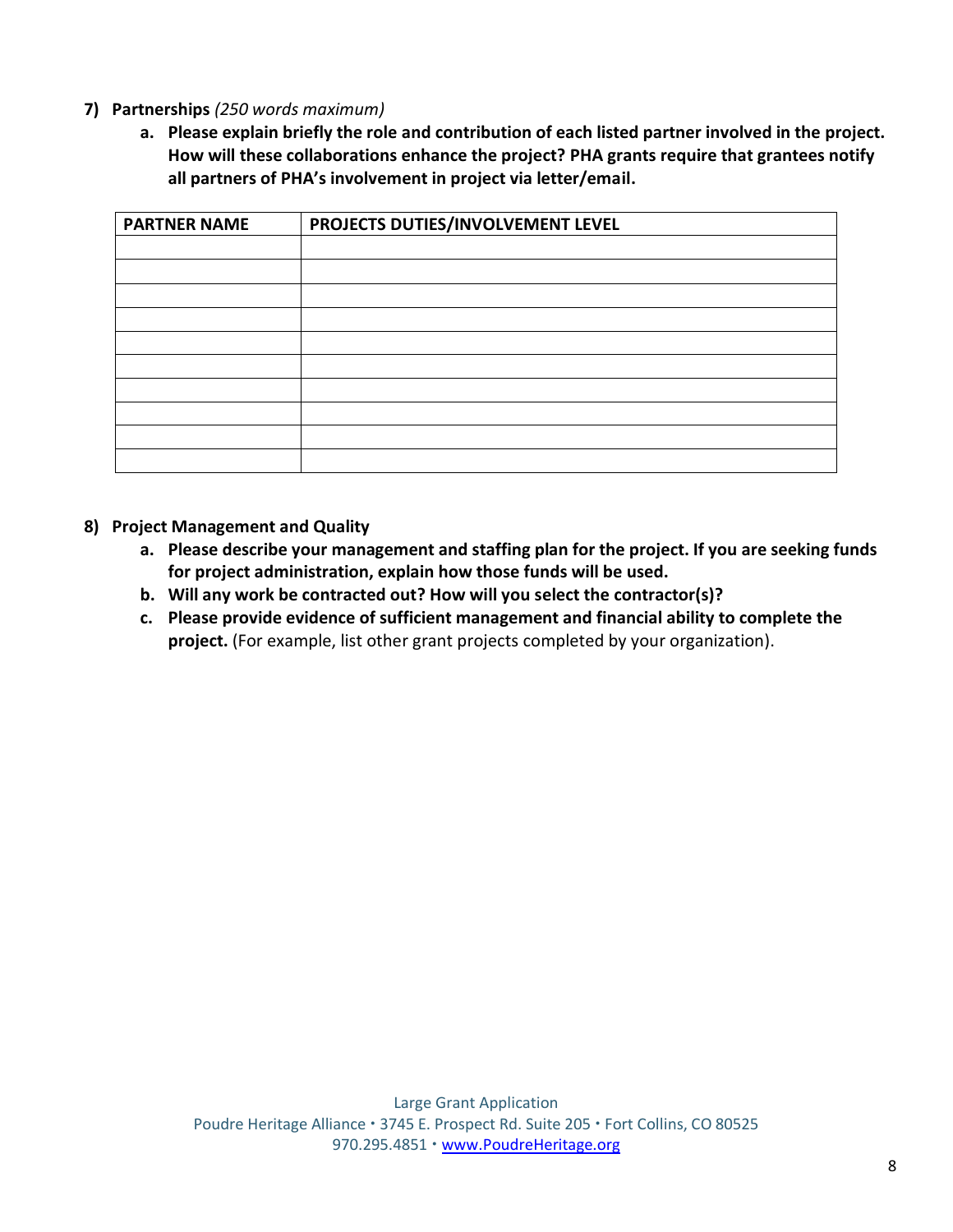- **9) Timeline**
	- **a. Please outline a timetable for the project with target dates for major project elements or deliverables. (Note 12-month limit on grants.)**

| DATES/RANGE | <b>WORK ACCOMPLISHED</b> |  |  |
|-------------|--------------------------|--|--|
|             |                          |  |  |
|             |                          |  |  |
|             |                          |  |  |
|             |                          |  |  |
|             |                          |  |  |
|             |                          |  |  |
|             |                          |  |  |
|             |                          |  |  |
|             |                          |  |  |
|             |                          |  |  |
|             |                          |  |  |
|             |                          |  |  |
|             |                          |  |  |
|             |                          |  |  |
|             |                          |  |  |
|             |                          |  |  |
|             |                          |  |  |
|             |                          |  |  |
|             |                          |  |  |
|             |                          |  |  |
|             |                          |  |  |
|             |                          |  |  |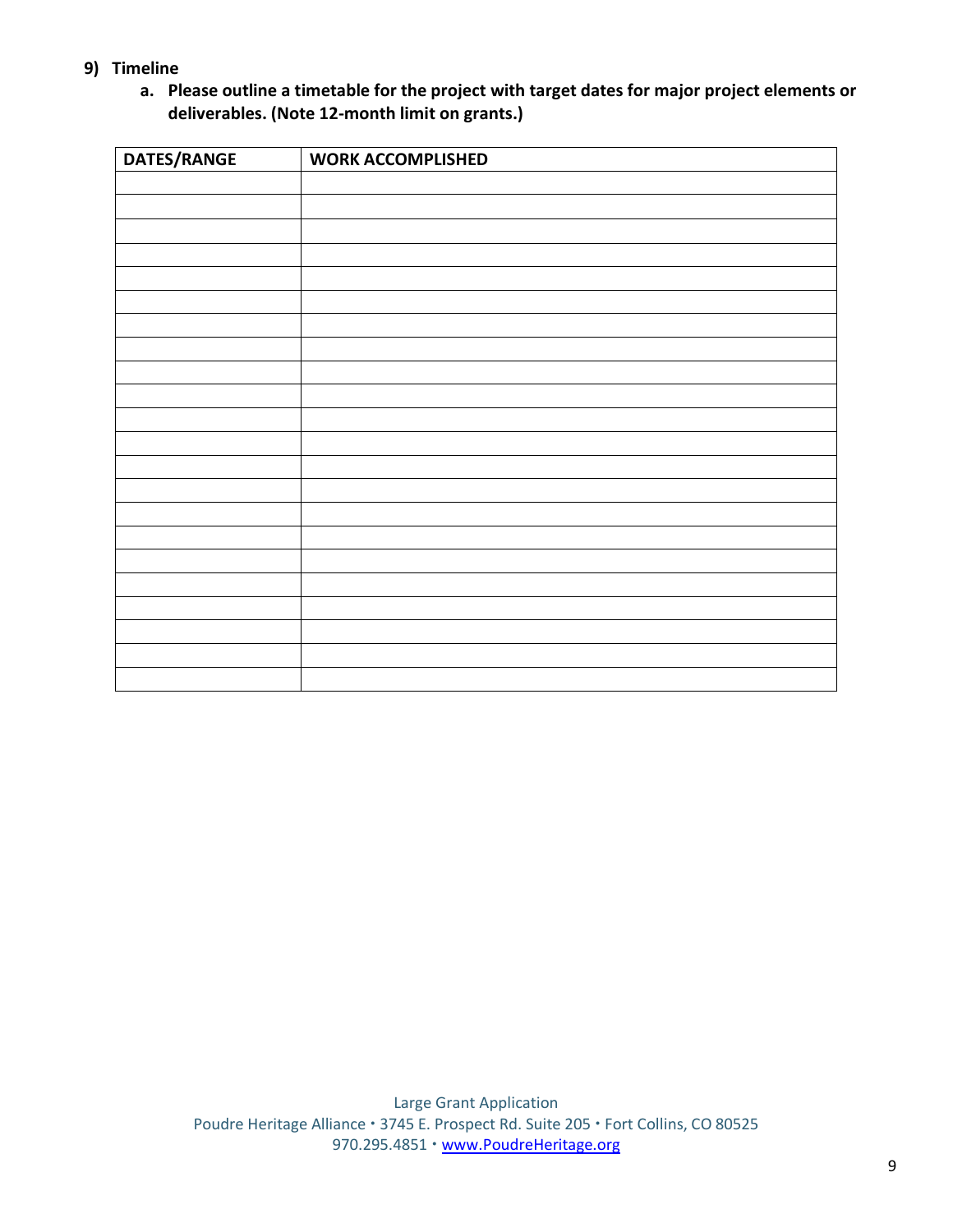### **10) Consultation** *(250 words maximum)*

**a. If your project involves the interpretation of historical, cultural, or natural resource facts or materials will it include any consultation with folklorists, historians, or natural resource experts? If yes, explain who will be involved. If no, explain how you will assure accurate interpretation.**

**11) Sustainability** *(250 words maximum)*

- **a. How will the project be sustained/managed after the grant is completed?**
- **b. How will you evaluate the success of the project?**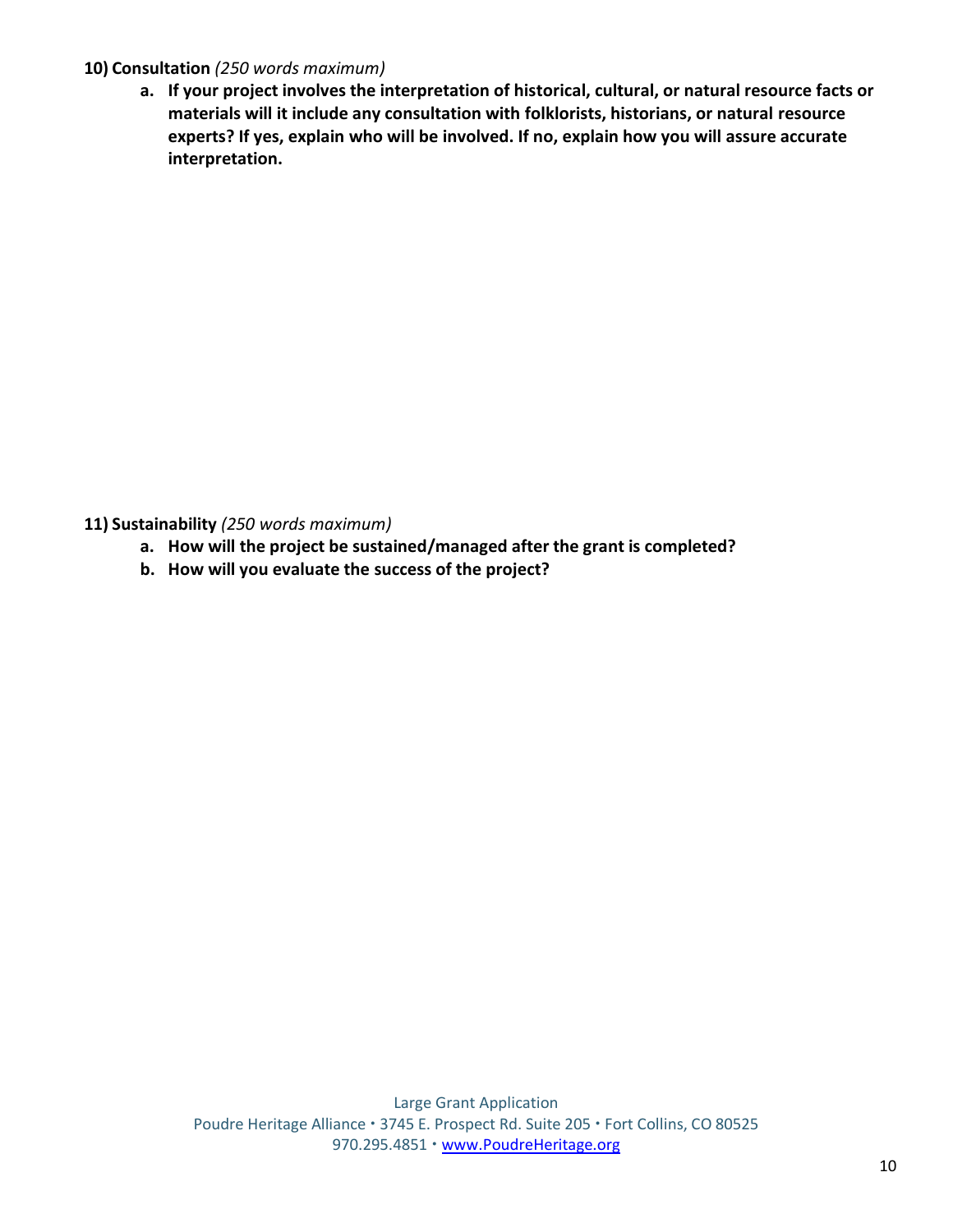**12) Advance Payment Request (if applicable).**

**The Poudre Heritage Alliance generally provides grants on a reimbursement basis. If you have a compelling need for advance funds to start your project, you may request a partial advance payment of up to 50% of the grant award. Such requests will be considered on a case-by-case basis. If you are requesting an advance, please state the amount you are requesting and describe the need here.**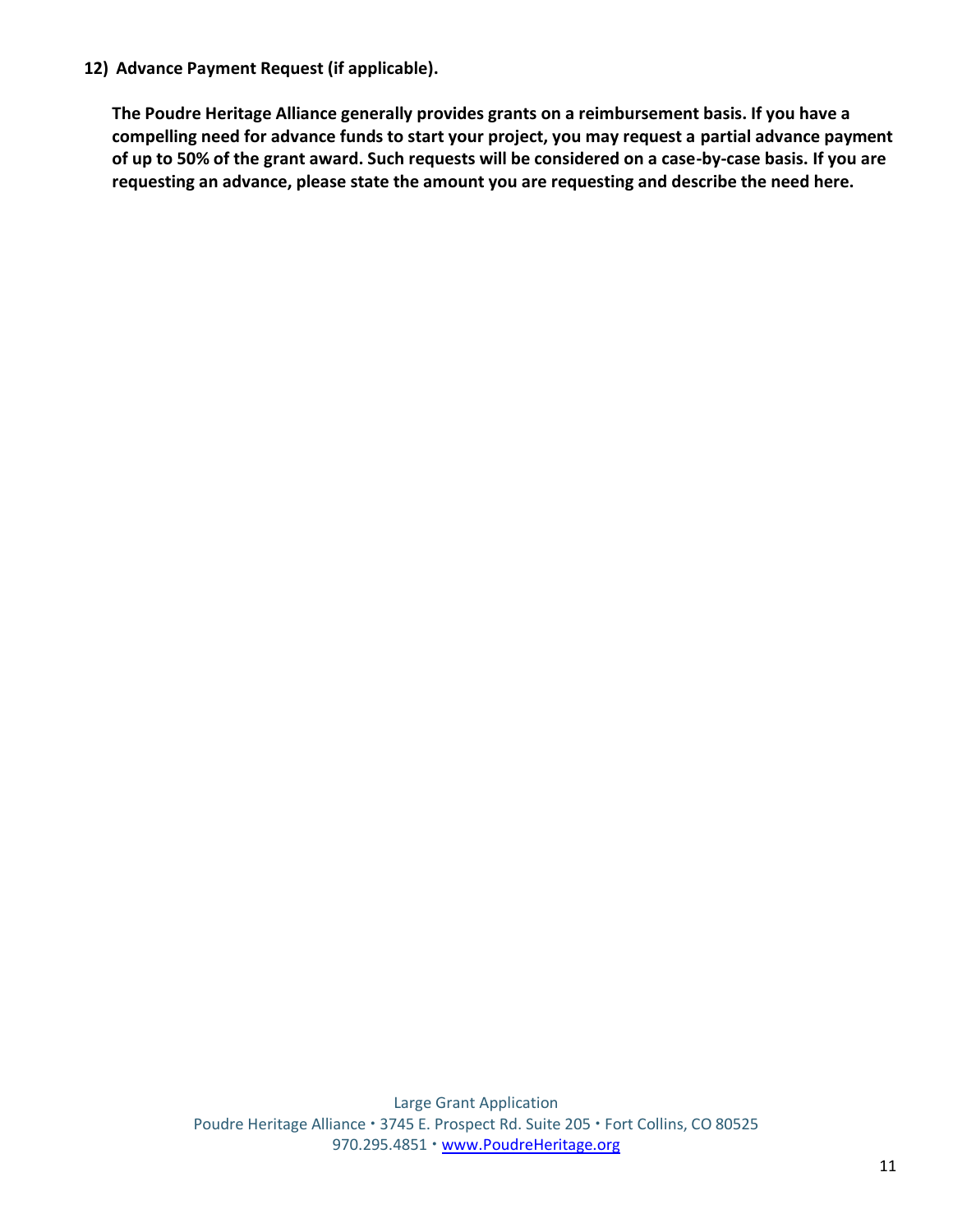#### **Project Budget**

Please use this format in preparing your grant budget. Clearly state the dollar amounts of the grant request and other sources of funds. For matching funds indicate the amounts that are cash and the amounts that are in-kind and show the dates the funds have been or will be secured. Under "Uses of Funds", list the major budget items or expenditures in categories appropriate to your project. Total Sources of Funds and Total Uses of Funds must be equal. (PHA also has Excel version of Project Budget form.)

| <b>Sources of Funds</b>         | <b>Grant Request</b> | <b>Cash Match</b> | In-Kind Match <sup>1</sup>    | Totals <sup>2</sup> | <b>Funds Rec'vd</b><br><b>Date</b> |
|---------------------------------|----------------------|-------------------|-------------------------------|---------------------|------------------------------------|
| Poudre Heritage Alliance (CALA) |                      |                   |                               | \$0.00              |                                    |
|                                 |                      |                   |                               | \$<br>0.00          |                                    |
|                                 |                      |                   |                               | \$0.00              |                                    |
|                                 |                      |                   |                               | \$0.00              |                                    |
|                                 |                      |                   |                               | \$0.00              |                                    |
|                                 |                      |                   |                               | \$0.00              |                                    |
|                                 |                      |                   |                               | \$0.00              |                                    |
| Totals <sup>2</sup>             | \$0                  | \$0.00            | \$0.00                        | \$0.00              |                                    |
| <b>Uses of Funds</b>            | <b>Grant Request</b> | <b>Cash Match</b> | In-Kind Match <sup>1</sup>    | Totals <sup>2</sup> |                                    |
|                                 |                      |                   |                               | \$0.00              |                                    |
|                                 |                      |                   |                               | \$0.00              |                                    |
|                                 |                      |                   |                               | \$0.00              |                                    |
|                                 |                      |                   |                               | \$0.00              |                                    |
|                                 |                      |                   |                               | \$0.00              |                                    |
|                                 |                      |                   |                               | \$0.00              |                                    |
| Totals <sup>2</sup>             | \$0.00               | \$0.00            | \$0.00                        | \$0.00              |                                    |
|                                 |                      |                   | Total Difference <sup>2</sup> | \$0.00              |                                    |

*1 In-Kind matches of materials, professional services or volunteer time must be documented prior to reimbursement using forms that will be provided. Volunteer time may be calculated at \$29.20/hour.*

*2 To calculate the totals, right click in cell and select "update field". Difference between sources and uses of funds should be zero.*

Large Grant Application Poudre Heritage Alliance · 3745 E. Prospect Rd. Suite 205 · Fort Collins, CO 80525 970.295.4851 · [www.PoudreHeritage.org](http://www.poudreheritage.org/)